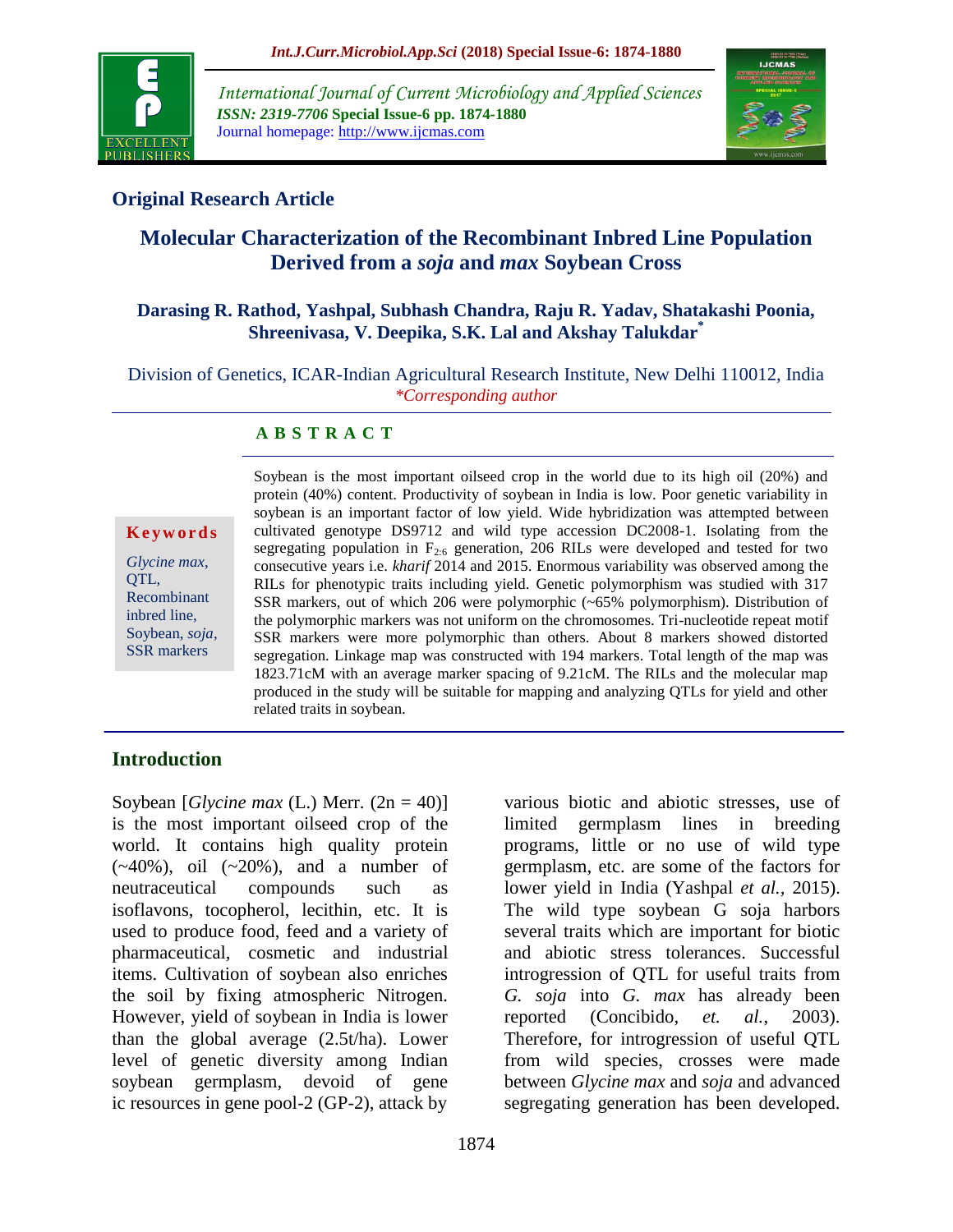The generation was advanced through single seed descent (SSD) approach. A set of recombinant inbred lines (RILs) have been isolated in  $F_{2:6}$  generation. The specific objective of this study was to characterize the RILs using phenotypic and molecular markers.

# **Materials and Methods**

A cultivated soybean (*Glycine max* L. Merr.) variety DS9712 was crossed with a wild type (*G. soja* Sieb. & Zucc.) accession DC2008-1. Both the parental genotypes were contrasting for all the traits under study. Plants of the cultivated species are erect with sturdy stem and determinate growth, whereas the *G. soja* plants are climbers with indeterminate growth. *G. soja* flowers are very small and purple in color, and produce black seeds. The pods of *G. soja* shatter easily upon maturity. Salient features of the parental genotypes of the RILs are presented below:

About 206 RILs lines were evaluated in Augmented Block Design-II (ABD-II) (Federer, 1956, 1961) along with parents and six standard check varieties (DS9712, Bragg, JS9214, PK1169, EC-439619 and PS1092) in four blocks under field condition at ICAR-IARI, New Delhi. Recommended agronomic practices were followed to raise a good crop. Data were recorded for yield and yield attributing traits such as days-to flowering, days to 50% flowering, days to maturity, plant height, number of primary branches per plant and number of pods per plant. Five single plants in the middle of the row were selected to avoid the border effect to record the data.

For surveying the polymorphism between the parents, SSR markers were picked up from the entire soybean genome. Thus, a set of 317 SSR markers were used for surveying

the parental polymorphism. The markers were selected from the consensus map of soybean and sequences were downloaded from the soybase web site (www.soybase.org). The markers were synthesized through local vendors (Sigmaaldrich.com).

Genomic DNA was extracted from young soybean leaves using CTAB procedure (Murray *et al.,* 1980). The healthy leaves from 2-3 weeks old seedlings were collected and wrapped in aluminum foils. Young leaves of each sample  $(-2 \text{ gm})$  were ground into a fine sample using extraction buffer. The grinded sample was then transferred to micro centrifuge tube containing extraction buffer and, incubated for 1 hr in water-bath at  $65^{\circ}$ C with occasional stirring. An equal volume of chloroform: isoamyl alcohol (24:1) was added and mixed thoroughly for half an hour by gentle inversion.

The contents were centrifuged at 12,000 revolutions per minute (rpm) for 20 minutes. The top aqueous solution was carefully transferred to new micro centrifuge tube. Added 5 ml of RNAse to each tube and kept for incubation at  $37^0C$  for half an hour. The contents were centrifuged at 10,000 rpm for 10 minutes. Top aqueous solution was removed and transferred to new microcentrifuge tube. Approximately 400 μl volume of ice cold Ethanol (100%) was added to it and mixed well and, kept in -  $20^{\circ}$ C for overnight. The precipitated DNA was centrifuged at 10,000 rpm for 10 minutes to form DNA pellet which was washed with Ethanol (70%). Removed the supernatant and the DNA pellet was air dried at room temperature and the pellet was dissolved in sterile double distilled water.

The PCR was carried out in the 96-well PCR plates with thermal seal and run in a thermocycler (*Applied Biosystem*). The PCR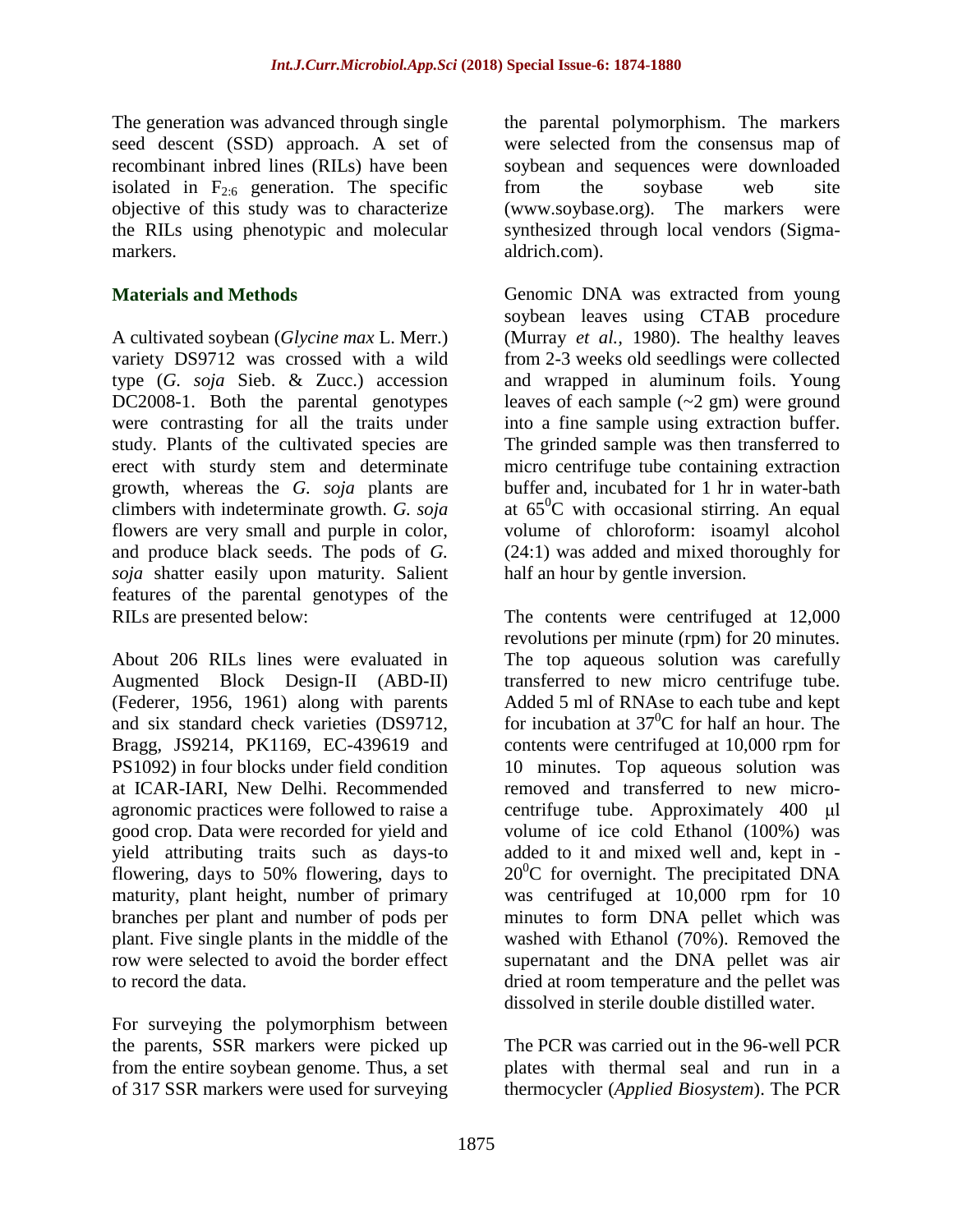profile was optimized to have full amplification of the target segment of DNA. The profile of the PCR is given below:

The PCR products were mixed with loading dye before loading into MetaphoreTM gel for size separation.

For size separation through gel electrophoresis, 3 µl of 1x loading dye was added to each PCR tube. A 3 % metaphor gel in 1x TAE buffer with 12 µl ethidium bromide (10mg/ml) for 300 ml of volume was prepared. It was allowed to solidify for about 45-60 minutes. The amplified PCR product was loaded in the prepared gel along with 100 bp ladder purchased from local vendor (Merck and BR Biochem).

The electrophoresis was carried out at 80 V for 2.5-3.00 hours, till the bromophenol blue dye travelled more than 2/3rd the length of the gel. The resolved amplification products were visualized under UV-Transilluminator. The gel was photographed using a Gel Documentation System (AlphaImager-Protien Simple), and subsequently used for scoring.

The data collected from the RILs were analyzed with SPAR software available on web-site (http://www.iasri.res.in) of the ICAR-Indian Agricultural Statistics Research Institute (IASRI), New Delhi.

# **Results and Discussion**

### **Phenotypic characterization of RIL population**

A total of 206 RILs along with the two parental genotypes [DC-2008-1 (*soja*), DS-9712 (*max*)] *a*nd six checks (Bragg, JS9214, PK1169, EC-439619, Pusa9712 and PS-1092) were evaluated in the Experimental Field of ICAR-Indian Agricultural Research Institute (IARI), New Delhi during two consecutive years (*kharif* 2014 and *kharif* 2015). The experiments were laid out in augmented design and genotypes were grown in blocks. High order variability was created among the RILs for all the phenotypic traits (Fig. 1).

Each RIL was grown in 3.0 m long row with a row-to-row spacing of 45cm and plant-toplant spacing of 10 cm. Standard packages of practices were followed to raise a healthy crop. For collection of phenotypic data, 3 plants were selected from each row avoiding bordering plants, and averaged it.

The analysis of variance (ANOVA) of the data was calculated following procedure for augmented design. The ANOVA indicated that there are tremendous variations between the RILs and the parental lines for the traits under consideration (Table 2 and 3) for various yield and other agronomic traits *viz*., flowering time (FT-days required to first flowering in each RIL line from its sowing date), days to 50% flowering (DFF- days required to nearly 50% plants flower in each RIL lines), days to maturity (DM- days required to attend its physiological maturity from its sowing data), plant height (PH- it measured from ground base to the tip of each plant), Number of primary branches per plant (PB), Number of pods per plant (PN), Number of nodes on main stem per plant (NN), Maximum internodal length (MIL), 100-seed weight (SW- it measured by selecting 100 random seeds per plant and weight in g.) and total seed yield per plant (YP).

Morphological observations were recorded on parents and RIL population in both the years of experimentation i.e. *kharif* 2014 and *kharif* 2015 and trait wise performance were analyzed by following standard statistical procedures.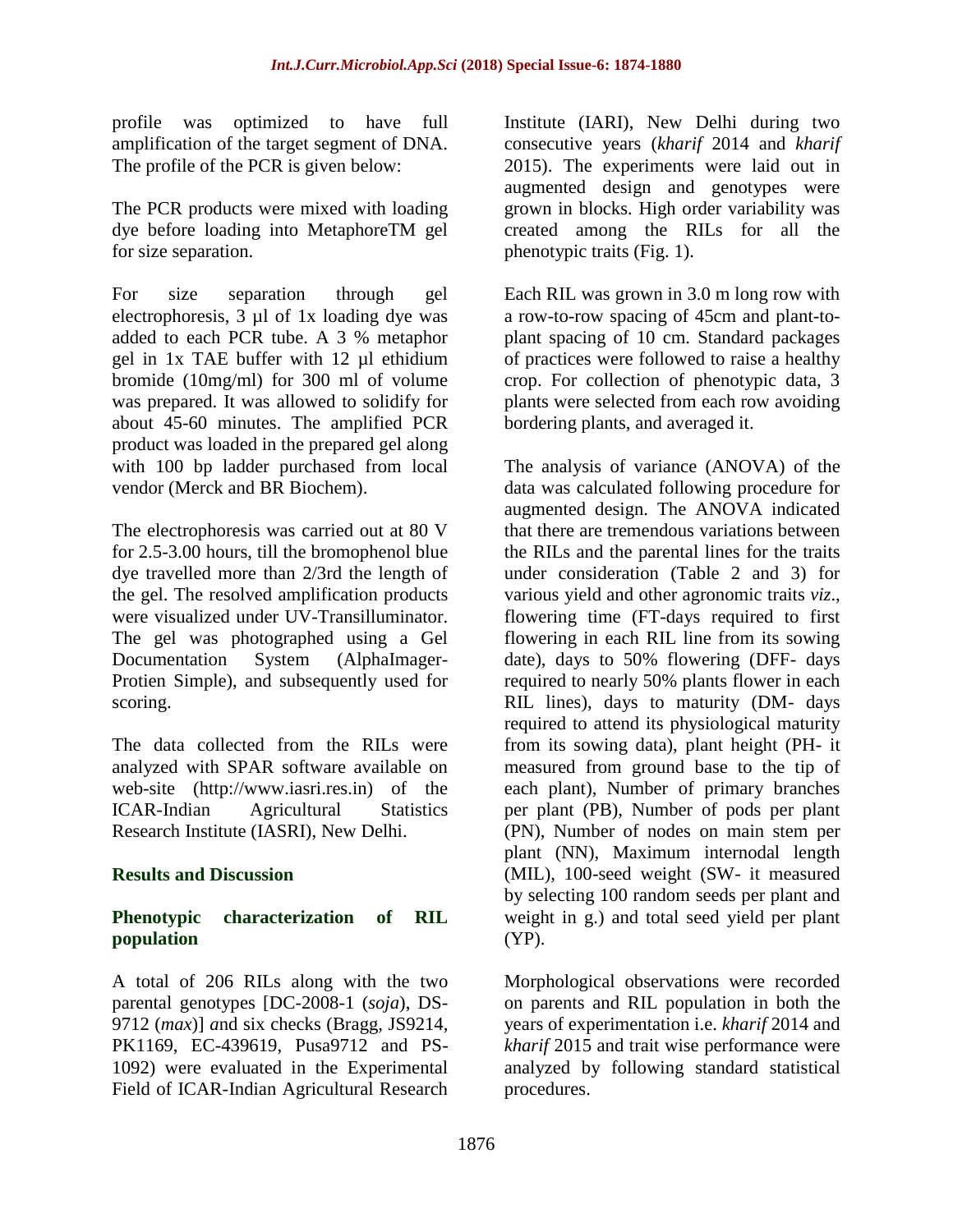#### *Int.J.Curr.Microbiol.App.Sci* **(2018) Special Issue-6: 1874-1880**



**Fig.1** Variability created through inter-specific hybridization

A) RIL wish erect plant habit, B) Variations in leaf size and shape

**Fig.2** Patterns of bands in the RILs with SSR marker Satt460



P1: DC2008-1, P2: DS9712. Lane 4-22: Segregating RIL plants. M: Marker ladder

### **A cultivated soybean (***Glycine max* **L. Merr.) variety DS9712 was crossed with a wild type (***G soja* **Sieb. & Zucc.)**

| Genotype | <b>Source</b> | <b>Description</b>                                                     |
|----------|---------------|------------------------------------------------------------------------|
| DS9712   | Delhi         | High yielding popular variety of northern India, erect plant type,     |
|          |               | determinate and non-twining growth habit, rigid and thick stem, short  |
|          |               | stem stature, short and broader leaf, low branching, white flower,     |
|          |               | medium seed size, pod shattering resistant, maturity duration: 110-115 |
|          |               | days, and resistant to Yellow Mosaic Virus (YMV) disease.              |
| DC2008-1 | <b>USDA</b>   | Wild type (Glycine soja Sieb. & Zucc.) accession, indeterminate and    |
|          |               | twining growth habit, weak and thin stem, tall plant stature, small,   |
|          |               | purple flower, tiny seed, maturity duration: $>145$ days resistant to  |
|          |               | YMV disease.                                                           |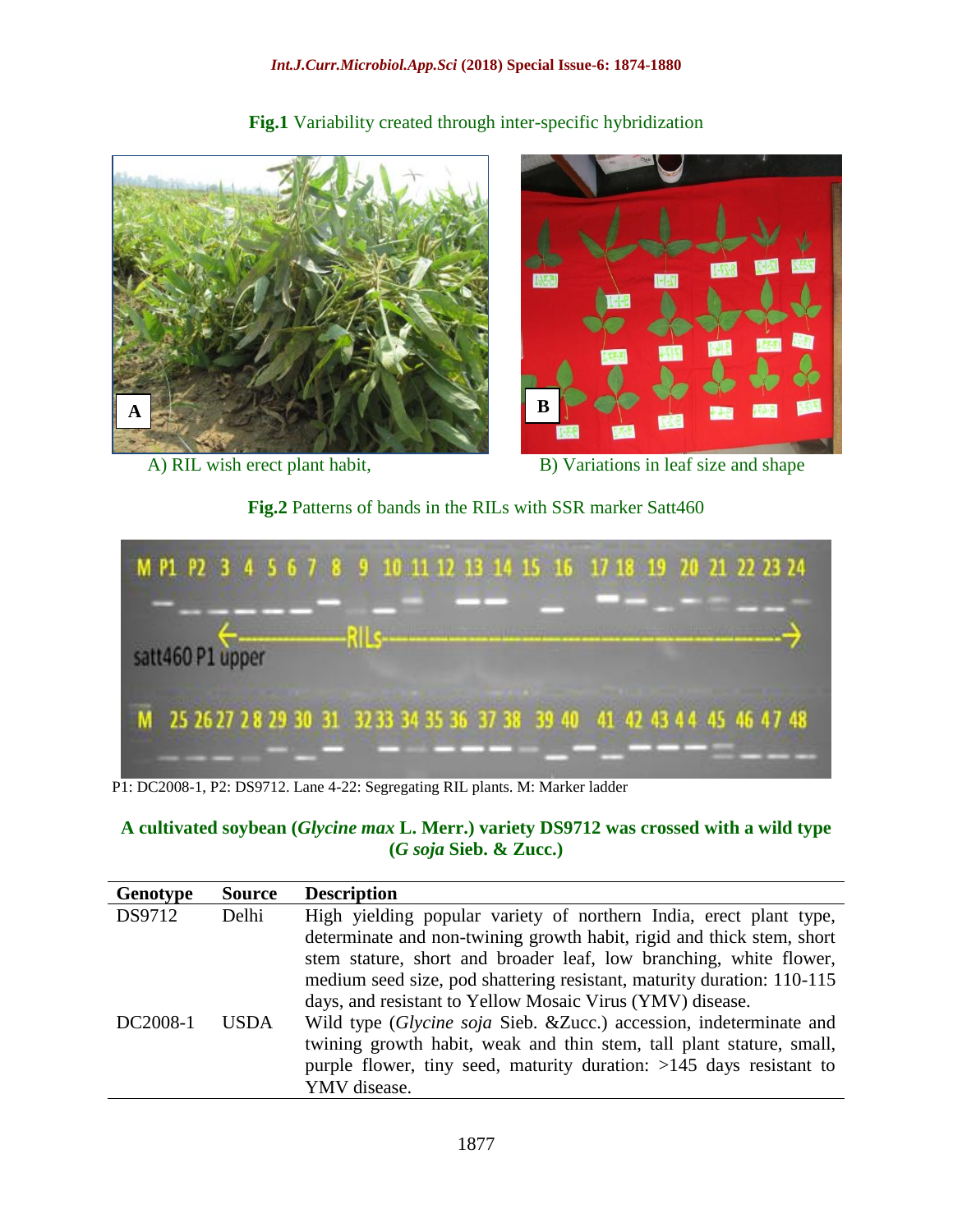| <b>Step</b> | <b>Activity</b>                 | <b>Temperature</b><br>$(^0\mathrm{C})$ | <b>Duration</b><br>(min) | <b>Cycle</b><br>(No.) |
|-------------|---------------------------------|----------------------------------------|--------------------------|-----------------------|
|             | Denaturation of<br>template DNA | 94                                     | 4                        |                       |
| Н           | Denaturation                    | 94                                     |                          |                       |
| III         | Annealing                       | 49-55                                  |                          | 45                    |
| IV          | Elongation                      | 72                                     |                          |                       |
|             | Final elongation                | 72                                     | 10                       |                       |
|             | Storing                         |                                        | α                        |                       |

### **Table.1** List of PCR profile

### **Table.2** Analysis of variance (ANOVA) for yield and other important traits in RILs during *kharif* 2014

| Treatment adjusted (degree of freedom: block: 3, treatment: 211, error: 15) |          |            |         |        |       |        |           |       |       |       |
|-----------------------------------------------------------------------------|----------|------------|---------|--------|-------|--------|-----------|-------|-------|-------|
| <b>Source</b>                                                               | DF       | <b>DFF</b> | DM      | PH     | PB    | PN     | <b>SW</b> | YP    | NN    | MIL   |
| <b>TMS</b>                                                                  | 43.87**  | 54.41**    | 47.95** | 196.23 | 9.03  | 646.56 | 8.49      | 15.87 | 13.54 | 8.31  |
| <b>EMS</b>                                                                  | 3.12     | 2.02       | 2.94    | 19.16  | 0.67  | 54.34  | 0.34      | 5.19  | 5.05  | 0.88  |
| F                                                                           | 23.76    | 26.98      | 16.28   | 10.24  | 11.38 | 81.08  | 24.87     | 3.06  | 12.73 | 13.67 |
| P>F                                                                         | 0.000010 |            |         |        |       |        |           | 0.009 |       |       |
| Block adjusted (degree of freedom: block:3, treatment: 211)                 |          |            |         |        |       |        |           |       |       |       |
| <b>BMS</b>                                                                  | 2.19     | 2.31       | 9.18    | 49.10  | 1.10  | 21.28  | 0.48      | 6.87  | 11.41 | 2.08  |
| F                                                                           | 1.36     | 1.14       | 3.12    | 2.57   | 1.64  | 0.76   | 1.41      | 1.32  | 1.79  | 1.46  |
| P>F                                                                         | 0.56     | 0.36       | 0.06    | 0.09   | 0.22  | 0.39   | 0.28      | 0.30  | 0.35  | 0.24  |

### **Table.3** Analysis of variance (ANOVA) for yield and other important traits in RILs during *kharif* 2015

| Treatment adjusted (degree of freedom: block:3, treatment: 211, error: 15) |          |            |         |        |           |          |           |       |       |            |
|----------------------------------------------------------------------------|----------|------------|---------|--------|-----------|----------|-----------|-------|-------|------------|
| <b>Source</b>                                                              | DF       | <b>DFF</b> | DM      | PH     | <b>PB</b> | PN       | <b>SW</b> | YP    | NN    | <b>MIL</b> |
| <b>TMS</b>                                                                 | 96.18**  | $53.21**$  | 49.52** | 264.54 | 6.21      | 11208.56 | 9.34      | 48.25 | 11.23 | 9.09       |
| <b>EMS</b>                                                                 | 5.32     | 2.20       | 2.74    | 29.16  | 1.63      | 204.34   | 4.28      | 5.28  | 4.47  | 0.77       |
| F                                                                          | 21.12    | 25.68      | 19.81   | 9.61   | 8.18      | 55.458   | 9.29      | 6.06  | 13.53 | 14.19      |
| P>F                                                                        | 0.000013 |            |         |        |           |          |           | 0.089 |       |            |
| Block adjusted (degree of freedom: block: 3, treatment: 211)               |          |            |         |        |           |          |           |       |       |            |
| <b>BMS</b>                                                                 | 4.49     | 3.61       | 5.08    | 42.34  | 1.16      | 102.28   | 1.65      | 7.201 | 11.41 | 2.61       |
| $\mathbf{F}$                                                               | 1.16     | 1.74       | 1.78    | 1.33   | 1.45      | 0.79     | 1.41      | 1.35  | 1.79  | 1.24       |
| P>F                                                                        | 0.55     | 0.26       | 0.16    | 0.24   | 0.26      | 0.54     | 0.28      | 0.33  | 0.35  | 0.46       |

In each RIL along with parental lines, three individual random plants were selected avoiding border effect plants from each replication and averaged it. The averages values are used to assess its statistical analysis for phenotyping.

Phenotypic evaluation of the RIL population was carried out to ensure stabilization of the population for various traits under study. The study indicated stability of the population pointing its fitness for analysis and mapping of the QTL.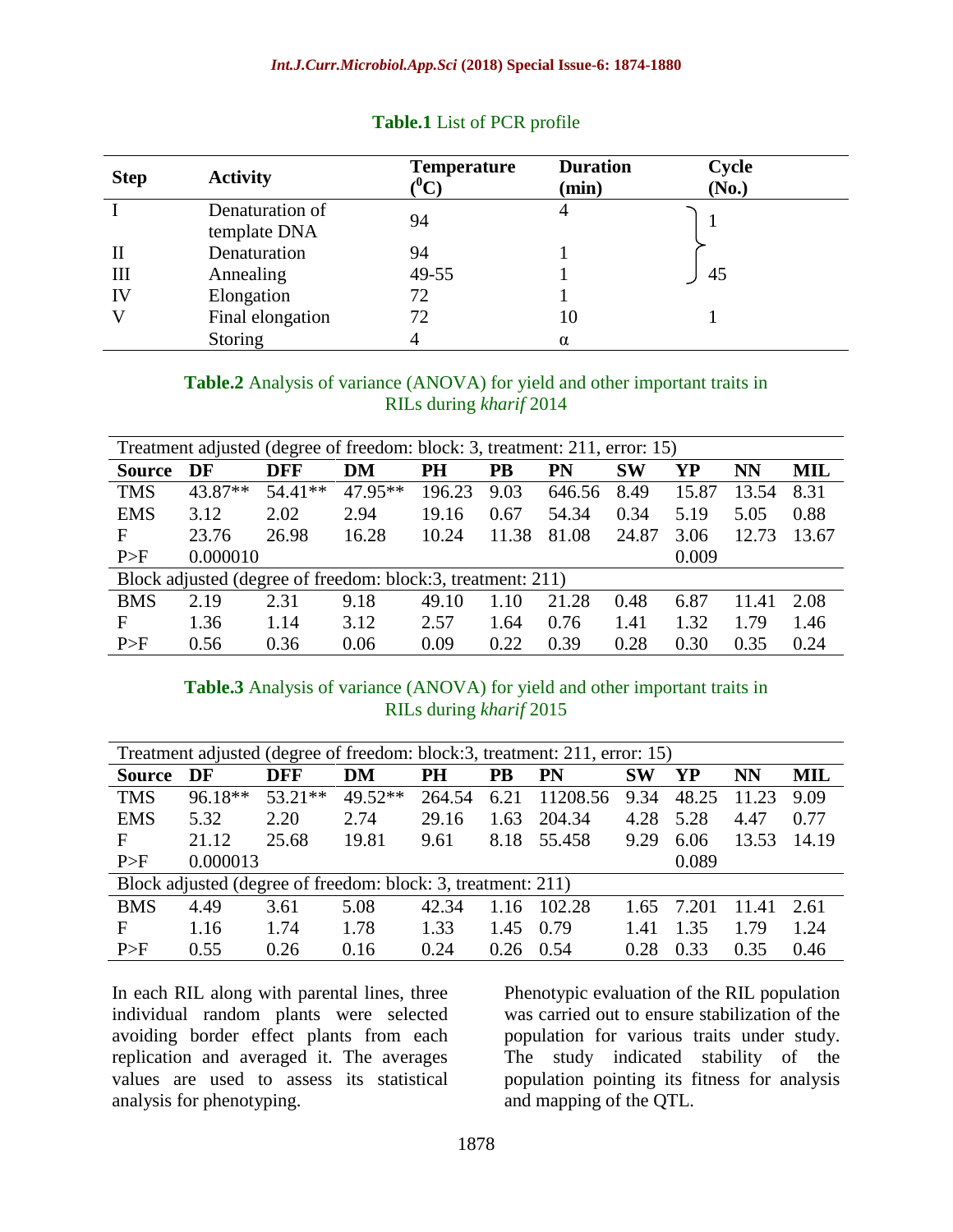### **Parental polymorphism studies**

For surveying the level of genetic polymorphism between the two parents i.e. DC2008-1 and DS9712, a set of 317 simple sequence repeat (SSR) markers were selected at random from across the soybean genome with an average about 16 markers per chromosome (i.e. 8 markers per arm of each 20 chromosome). Among the 317 SSR markers, 206 were found to be polymorphic between the parents i.e. the level of genetic polymorphism between the two parents were 64.98%. Such higher level of polymorphism was observed due to existence of genetic diversity between the parental genotypes originating from two different species contrasting phenotypically.

However, distribution of the polymorphic markers was not uniform across the chromosome; some chromosome had found more polymorphic markers than others. Chromosome Nos. 10 and 20 had the highest level of polymorphism (90.91%) while the chromosome number 1 and 11 had the least  $(50.00\%)$ .

Power of the SSR markers in detecting the polymorphism level found to vary with the type of motif and the number of repeats in a particular motif. The tri-nucleotide motifs were more polymorphic (54.06%) than dinucleotide (37.79%) or polynucleotide motifs (8.13%).

Further it was observed that the level of polymorphism detected between the two species also varied with the number of times a particular motif is repeated. Out of 111 mono-morphic SSR markers, 66 had repeat motif with less than 20 repeat units. On the other hand, among 206 polymorphic markers, 111 had motifs with 20-30 or more repeats. Thus, it appeared that the SSRs with 20-30 repeats, i.e. say ATT20, ATT25,

ATT30, etc are relatively more polymorphic than others.

### **Marker segregation analysis**

Molecular genotyping of the RILs was done with 194 SSR markers. Segregation data of each marker was subjected to  $\chi^2$  (Chisquare) test for goodness of fit to 1:1 ratio. Out of 206 polymorphic markers used, all 194 markers showed a goodness of fit to the expected segregation ratio of 1:1 at significance level of P< 0.05, while 4 markers showed distorted segregation and high missing datapoint, which were eliminated from further analysis. Pattern of bands obtained in the RILs is shown in a representative gel (Fig. 2).

A framework linkage map of the 20 chromosome  $(n = x = 20)$  was developed using the 194 SSR markers that covered a total map length of 1823.71 cM. The markers covered the entire soybean genome near evenly. Average distance between adjacent markers was 9.21cM, which is good enough for QTL mapping and analysis. Number of marker on a chromosome ranged from 6 to 13. Lowest number of marker i.e. 6 was observed on chromosome No. 13 and 15 and highest number i.e. 13 was observed on chromosome No. 2 and 12. The map length of chromosome Nos. 2 and 12 was 105.03cM and 105.15 cM, respectively. Highest map length of the chromosome was observed on chromosome Nos. 8 (147.04cM) followed by chromosome Nos. 10 (124.36cM) and 13 (117.40cM) with average distance between adjacent marker was 13.37, 12.44 and 19.57cM respectively, whereas lowest map length was noticed on chromosome Nos. 15 (36.31cM) followed by chromosome Nos. 1 (44.61cM) and 5 (72.20cM) with average distance between adjacent marker was 6.05, 4.96 and 6.56cM respectively.